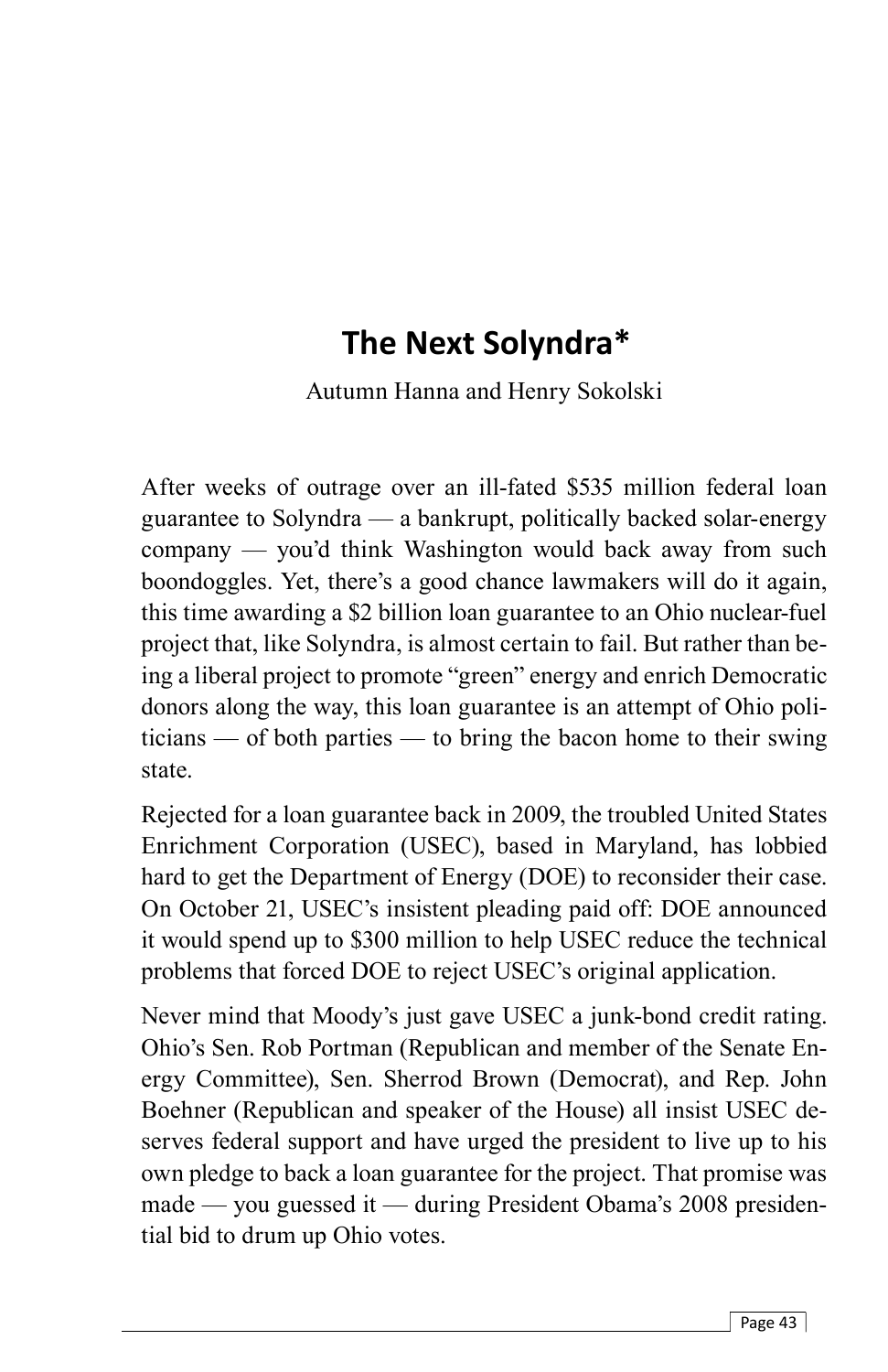That the massive uranium-enrichment machines that USEC is trying to deploy are still failing in demonstration tests doesn't really seem to matter. Four months ago, the Nuclear Regulatory Commission reported that six of these machines, which are based on an exotic U.S. Department of Energy design, "crashed" in what was supposed to be a validation run. USEC has already spent nearly nine years and \$2 billion to develop these machines but still needs \$3 billion to complete the project.

It also doesn't help that USEC has few, if any, firm contracts for the uranium-enrichment services the machines are supposed to afford. Like Solyndra, USEC has a customer problem. That, along with the technical riskiness of the centrifuge design, is a key reason why USEC wants federal taxpayers to guarantee the project. A quick review of USEC's competition shows why the company will have a hard time penetrating the market.

First, there's Louisiana Energy Services, which operates a large European-designed plant in New Mexico. It secured enough fuel contracts that it didn't have to ask for a federal loan guarantee. It also has sufficient cash flow to finance the plant's expansion if needed. Its enrichment technology is proven and much less expensive than USEC's.

Then there is Areva SA, a French-government-owned firm that secured a \$2 billion federal loan guarantee to build a large uranium-enrichment plant in Idaho. It needed the guarantee because, like USEC, it lacks enough firm contracts to cover its construction and operation costs. However, unlike USEC, Areva SA's plant is based on proven enrichment technology (the very same technology that is operating in New Mexico). Even so, AREVA, which has financial troubles of its own, recently announced that it was putting this project on hold until it was clear that investing in it would produce profits.

Finally, there is the GE-Hitachi enrichment venture now underway in Wilmington, N.C. This project could blow all of the competition away, since it uses a new technology known as SILEX, which promises to produce enriched uranium for one-third to one-half the cost of any deployed enrichment system.

Given all these other options, why would anyone back USEC? The project's supporters contend that supporting USEC will guarantee